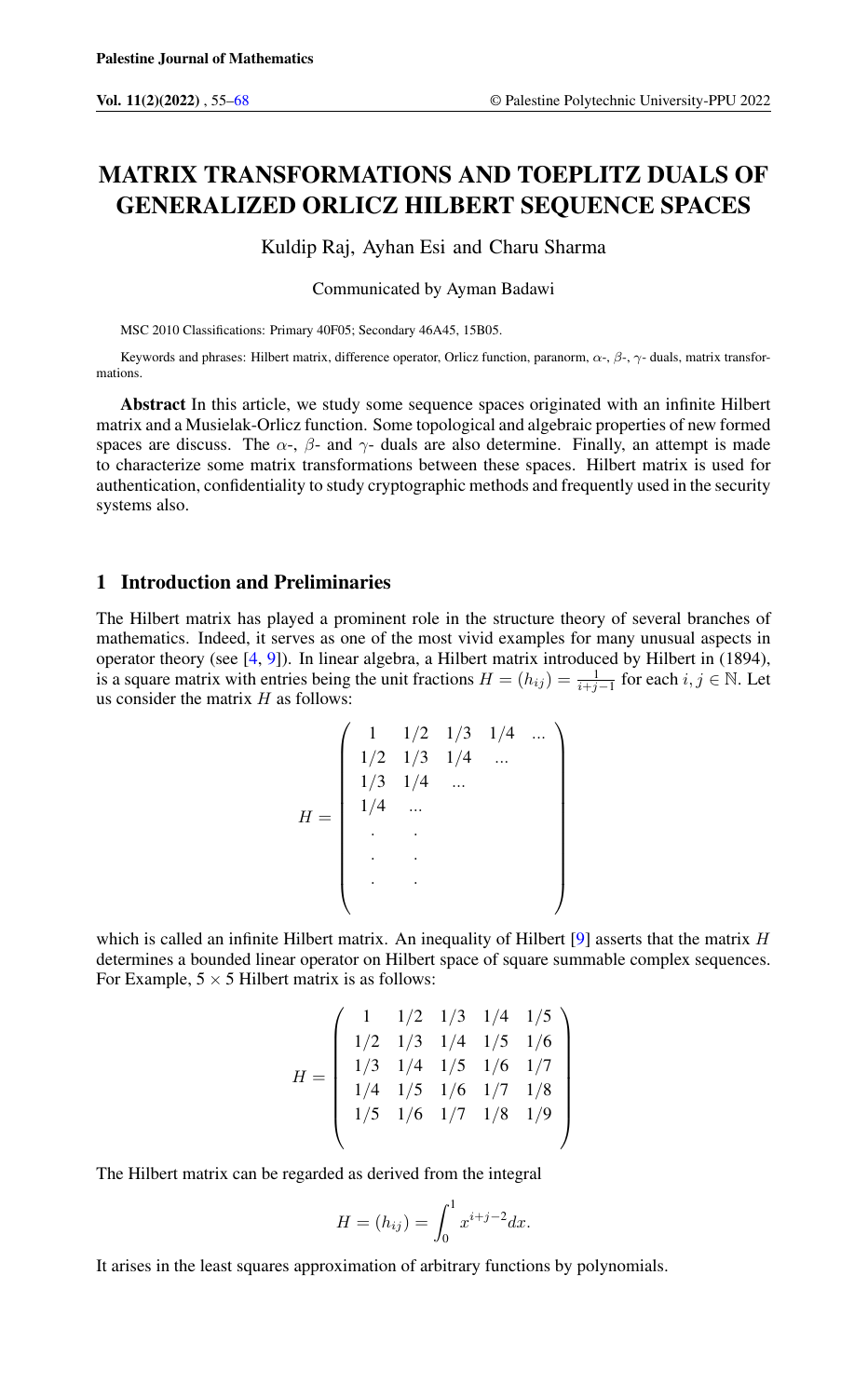Let w be the space of all real or complex sequences. We shall write c,  $c_0$  and  $l_{\infty}$  for the sequence spaces of all convergent, null and bounded sequences, respectively. Moreover, we write bs and cs for the spaces of all bounded and convergent series, respectively. Let  $X$  and  $Y$ be two sequence spaces and  $A = (a_{nk})$  be an infinite matrix of real or complex entries, where  $n, k \in \mathbb{N}$ . Then we say that A defines a matrix mapping from X into Y if for every sequence  $x = (x_k) \in X$ , the sequence  $Ax = \{A_n(x)\}\$ is in Y, where

$$
A_n(x) = \sum_k a_{nk} x_k \quad (n \in \mathbb{N}).
$$
\n(1.1)

converges for each  $n \in \mathbb{N}$ . By  $(X, Y)$  we denote the class of all matrices A such that  $A: X \to Y$ . For a sequence space  $X$ , the matrix domain  $X_A$  of an infinite matrix  $A$  is defined by

$$
X_A = \{x = (x_k) \in w : Ax \in X\}
$$
\n(1.2)

which is also a sequence space. A matrix  $A = (a_{nk})$  is called a triangle if  $a_{nk} = 0$  for  $k > n$ and  $a_{nn} \neq 0$  for all  $n \in \mathbb{N}$ . For the triangle matrices A, B and a sequence x,  $A(Bx) = (AB)x$ holds. We remark that a triangle matrix A uniquely has an inverse  $A^{-1} = B$  and the matrix B is also a triangle.

A B-space is a complete normed space. A topological sequence space in which all coordinate functionals  $\pi_k, \pi_k(x) = x_k$ , are continuous is called a K-space. A BK-space is defined as a K-space which is also a  $B$ -space, that is, a  $BK$ -space is a Banach space with continuous coordinates. For example, the space  $l_p(1 \leq p < \infty)$  is a BK-space with  $||x||_p = \left(\sum_{n=1}^{\infty} \frac{1}{n}\right)^{1/p}$  $k=0$  $|x_k|^p\Big)^{\frac{1}{p}}$ and  $c_0$ , c and  $l_{\infty}$  are BK-spaces with  $||x||_{\infty} = \sup |x_k|$ .

A sequence  $(b_n)$  in a normed space X is called a Schauder basis for X if for every  $x \in X$ there is a unique sequence  $(\alpha_n)$  of scalars such that  $x = \sum_n \alpha_n b_n$ , i.e.,

$$
\lim_{m} \|x - \sum_{n=0}^{m} \alpha_n b_n\| = 0.
$$

The notion of difference operator in the sequence spaces was firstly introduced by Kızmaz [\[12\]](#page-13-0). The idea of difference sequence spaces of Kızmaz was further generalized by Et and Çolak [\[8\]](#page-12-3). Later concept have been studied by Bektaş et al. [\[6\]](#page-12-4) and Et et al. [\[7\]](#page-12-5). Now, the difference matrix  $\Delta = \delta_{nk}$  defined by

$$
\delta_{nk} = \begin{cases}\n(-1)^{n-k}, & (n-1 \le k \le n) \\
0, & (0 < n-1 \text{ or } n > k).\n\end{cases}
$$

The difference operator order m is defined by  $\Delta^m$  :  $w \to w$ ,  $(\Delta^1 x)_k = (x_k - x_{k-1})$  and  $\Delta^m x =$  $(\Delta^1 x)_k \circ (\Delta^{m-1} x)_k$  for  $m \geq 2$ .

The triangle matrix  $\Delta^{(m)} = \delta_{nk}^{(m)}$  defined by

$$
\delta_{nk}^{(m)} = \begin{cases}\n(-1)^{n-k} \binom{m}{n-k}, & (\max\{0, n-m\} \le k \le n) \\
0, & (0 \le k < \max\{0, n-m\} \text{ or } n > k)\n\end{cases}
$$

for all  $k, n \in \mathbb{N}$  and for any fixed  $m \in \mathbb{N}$ .

The infinite Hilbert matrix is defined by  $H = (h_{ij}) = \left(\frac{1}{i+j-1}\right)$  for each  $i, j \in \mathbb{N}$ . The inverse of Hilbert matrix is defined by

$$
H^{-1} = \left(h_{ij}^{-1}\right) = (-1)^{i+j}(i+j-1)\left(\begin{array}{c}n+i-1\\n-j\end{array}\right)\left(\begin{array}{c}n+j-1\\n-i\end{array}\right)\left(\begin{array}{c}i+j-1\\i-1\end{array}\right)^2
$$

for all  $i, j, n \in \mathbb{N}$ . In [\[18\]](#page-13-1), Polat and [\[11\]](#page-13-2) Kirisci and Polat have defined some new sequence spaces by using Hilbert matrix. Let  $h_c$ ,  $h_0$  and  $h_{\infty}$  be convergent Hilbert, null convergent Hilbert and bounded Hilbert sequence spaces, respectively.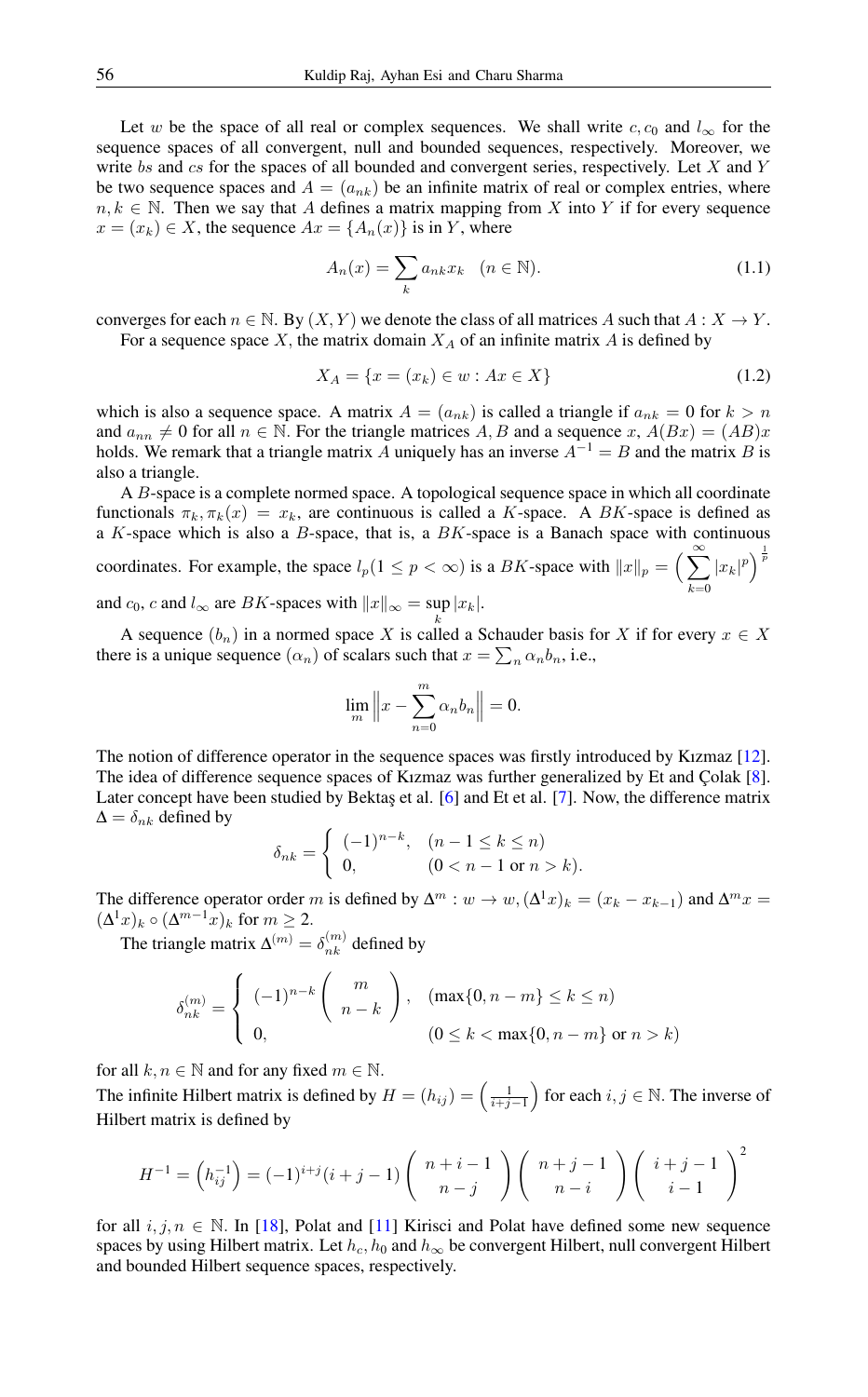An Orlicz function  $M : [0, \infty) \to [0, \infty)$  is a continuous, non-decreasing and convex such that  $M(0) = 0$ ,  $M(x) > 0$  for  $x > 0$  and  $M(x) \longrightarrow \infty$  as  $x \longrightarrow \infty$ . Lindenstrauss and Tzafriri [\[13\]](#page-13-3) used the idea of Orlicz function to construct the following sequence space

$$
\ell_M = \left\{ x = (x_k) \in w : \sum_{k=1}^{\infty} M\left(\frac{|x_k|}{\rho}\right) < \infty, \text{ for some } \rho > 0 \right\}
$$

The space  $\ell_M$  with the norm

$$
||x|| = \inf \left\{ \rho > 0 : \sum_{k=1}^{\infty} M\left(\frac{|x_k|}{\rho}\right) \le 1 \right\}
$$

becomes a Banach space which is called an Orlicz sequence space. A sequence  $\mathcal{M} = (M_k)$  of Orlicz functions is said to be Musielak-Orlicz function (see [\[15,](#page-13-4) [14\]](#page-13-5)). For more details about sequence spaces see  $([16, 20, 19])$  $([16, 20, 19])$  $([16, 20, 19])$  $([16, 20, 19])$  $([16, 20, 19])$  $([16, 20, 19])$  $([16, 20, 19])$  and references therein.

Let X be a linear metric space. A function  $p: X \to \mathbb{R}$  is called paranorm, if

- (P1)  $p(x) \ge 0$  for all  $x \in X$ ,
- (P2)  $p(-x) = p(x)$  for all  $x \in X$ ,

(*P3*)  $p(x + y) \leq p(x) + p(y)$  for all  $x, y \in X$ ,

(P4) if  $(\lambda_n)$  is a sequence of scalars with  $\lambda_n \to \lambda$  as  $n \to \infty$  and  $(x_n)$  is a sequence of vectors with  $p(x_n - x) \to 0$  as  $n \to \infty$ , then  $p(\lambda_n x_n - \lambda x) \to 0$  as  $n \to \infty$ .

A paranorm p for which  $p(x) = 0$  implies  $x = 0$  is called total paranorm and the pair  $(X, p)$ is called a total paranormed space. It is well known that the metric of any linear metric space is given by some total paranorm (see [\[22,](#page-13-9) Theorem 10.4.2, pp. 183]).

Let  $\mathcal{M} = (M_k)$  be a sequence of Orlicz functions,  $p = (p_k)$  be a bounded sequence of positive real numbers,  $u = (u_k)$  be a sequence of positive real numbers and  $H = (h_{ij})$  be an infinite Hilbert matrix. In the present paper we defined the following sequence spaces:  $h_c\big(\Delta^{(m)},\mathcal{M},u,p\big)=$ 

$$
\Big\{x=(x_k)\in w:\lim_{n\to\infty}\sum_{k=1}^n\frac{1}{n+k-1}\Big[M_k\Big(\frac{|u_k\Delta^{(m)}x_k|}{\rho}\Big)\Big]^{p_k}\text{ exists, for some }\rho>0\Big\},\
$$

 $h_0\big(\Delta^{(m)},\mathcal{M},u,p\big)=$ 

$$
\left\{x = (x_k) \in w : \lim_{n \to \infty} \sum_{k=1}^n \frac{1}{n+k-1} \Big[M_k\Big(\frac{|u_k \Delta^{(m)} x_k|}{\rho}\Big)\Big]^{p_k} = 0, \text{ for some } \rho > 0\right\}
$$

and

$$
h_{\infty}(\Delta^{(m)}, \mathcal{M}, u, p) =
$$
  

$$
\Big\{x = (x_k) \in w : \sup_{n} \sum_{k=1}^{n} \frac{1}{n+k-1} \Big[M_k\Big(\frac{|u_k \Delta^{(m)} x_k|}{\rho}\Big)\Big]^{p_k} < \infty, \text{ for some } \rho > 0\Big\}.
$$

If  $M_k(x) = x$ , for all  $k \in \mathbb{N}$ . Then above sequence spaces reduces to  $h_c(\Delta^{(m)}, u, p), h_0(\Delta^{(m)}, u, p)$ and  $h_{\infty}(\Delta^{(m)}, u, p)$ .

By taking  $(p_k) = 1$  and  $(u_k) = 1$ , for all  $k \in \mathbb{N}$ , then we get the sequence spaces  $h_c(\Delta^{(m)}, \mathcal{M})$ ,  $h_0(\Delta^{(m)},\mathcal{M})$  and  $h_{\infty}(\Delta^{(m)},\mathcal{M})$ .

We define the sequence  $y = (y_n)$  which will be frequently used, as the  $H\Delta^{(m)}$ -transform of a sequence as below:

$$
(y_n) = (H\Delta^{(m)}x)^{(\mathcal{M},u,p)} = \sum_{k=1}^n \frac{1}{n+k-1} \Bigg[ M_k \Bigg( \frac{|u_k \sum_{i=k}^n (-1)^{i-k} \binom{m}{i-k} x_k|}{\rho} \Bigg) \Bigg]^{p_k}
$$
(1.3)

for each  $k, m, n \in \mathbb{N}$ .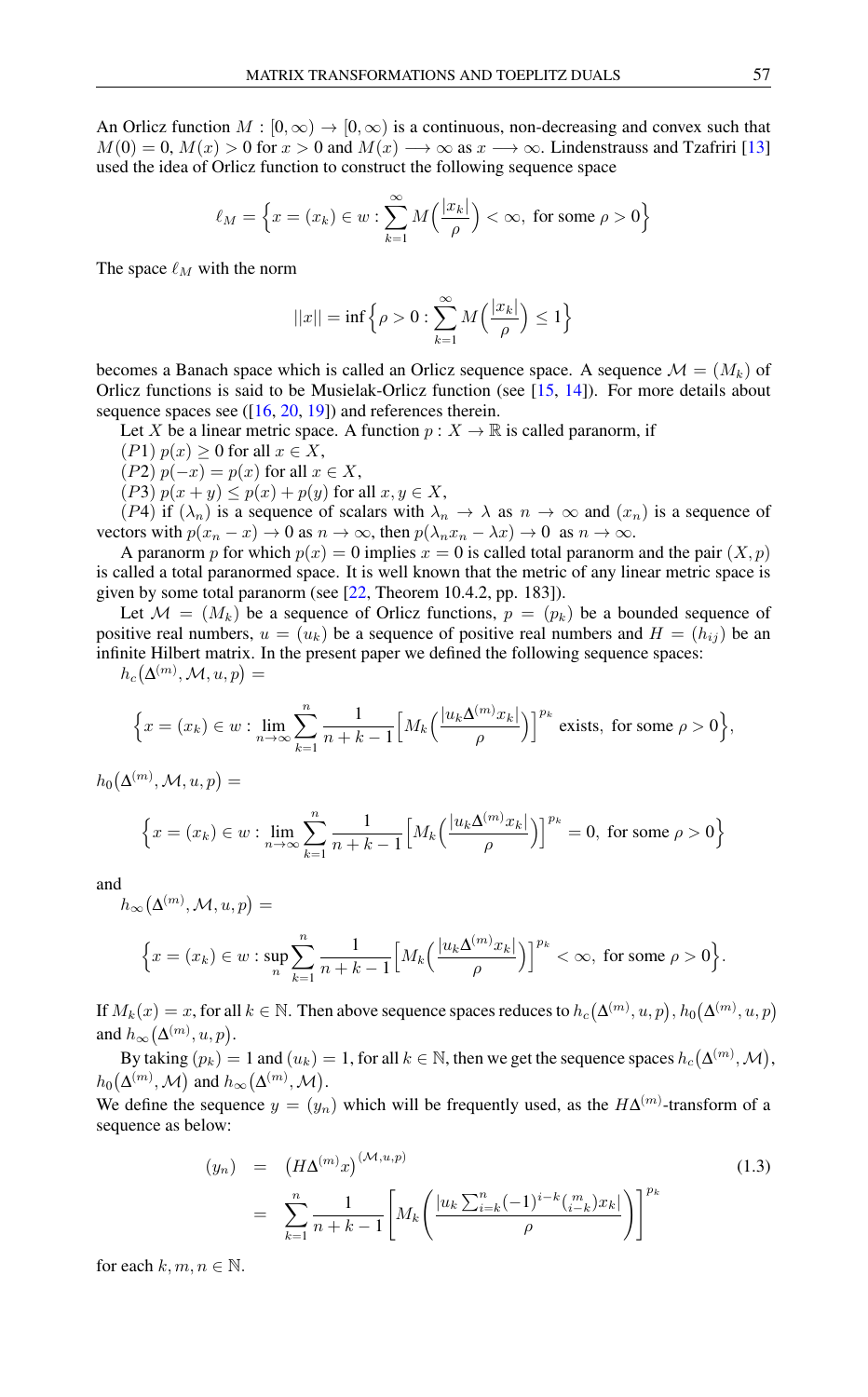The following inequality will be used throughout the paper. If  $0 < p_k \leq \sup p_k = R$ ,  $K = \max(1, 2^{R-1})$ , then

$$
|a_k + b_k|^{p_k} \le K\{|a_k|^{p_k} + |b_k|^{p_k}\}\tag{1.4}
$$

for all k and  $a_k, b_k \in \mathbb{C}$ . Also  $|a|^{p_k} \le \max(1, |a|^H)$  for all  $a \in \mathbb{C}$ .

The main purpose of this paper is to study and introduced some sequence spaces with Hilbert matrix and a Musielak-Orlicz function. We shall study some topological and algebraic properties of these sequence spaces. We shall determine the  $\alpha$ -,  $\beta$ - and  $\gamma$ - duals of the spaces. Finally, we also made an attempt to characterize some matrix transformations between these spaces.

### 2 Main Results

**Theorem 2.1.** Let  $\mathcal{M} = (M_k)$  be a sequence of Orlicz functions,  $p = (p_k)$  be a bounded se*quence of positive real numbers and*  $u = (u_k)$  *be a sequence of positive real numbers. Then*  $h_c(\Delta^{(m)}, M, u, p)$ ,  $h_0(\Delta^{(m)}, M, u, p)$  and  $h_{\infty}(\Delta^{(m)}, M, u, p)$  are linear spaces over the com*plex field* C*.*

*Proof.* We shall prove the assertion for  $h_{\infty}(\Delta^{(m)}, M, u, p)$  only and others can be proved similarly. Let  $x = (x_k), y = (y_k) \in h_{\infty}(\Delta^{(m)}, M, u, p)$  and  $\alpha, \beta \in \mathbb{C}$ . Then there exist positive numbers  $\rho_1$  and  $\rho_2$  such that

$$
\sup_{n}\sum_{k=1}^{n}\frac{1}{n+k-1}\Big[M_k\Big(\frac{|u_k\Delta^{(m)}x_k|}{\rho_1}\Big)\Big]^{p_k} < \infty, \text{ for some } \rho_1 > 0
$$

and

$$
\sup_n \sum_{k=1}^n \frac{1}{n+k-1}\Big[M_k\Big(\frac{|u_k\Delta^{(m)}y_k|}{\rho_2}\Big)\Big]^{p_k}<\infty, \ \ \text{for some}\ \ \rho_2>0.
$$

Let  $\rho_3 = \max(2|\alpha|\rho_1, 2|\beta|\rho_2)$ . Since  $\mathcal{M} = (M_k)$  is a non-decreasing and convex so by using inequality (1.4), we have

$$
\sup_{n} \sum_{k=1}^{n} \frac{1}{n+k-1} \Big[ M_{k} \Big( \frac{|u_{k} \Delta^{(m)}(\alpha x_{k} + \beta y_{k})|}{\rho_{3}} \Big) \Big]^{p_{k}}
$$
\n
$$
= \sup_{n} \sum_{k=1}^{n} \frac{1}{n+k-1} \Big[ M_{k} \Big( \frac{|u_{k} \Delta^{(m)} \alpha x_{k}|}{\rho_{3}} \Big) + \Big( \frac{|u_{k} \Delta^{(m)} \beta y_{k}|}{\rho_{3}} \Big) \Big]^{p_{k}}
$$
\n
$$
\leq K \sup_{n} \frac{1}{2^{p_{k}}} \sum_{k=1}^{n} \frac{1}{n+k-1} \Big[ M_{k} \Big( \frac{|u_{k} \Delta^{(m)} x_{k}|}{\rho_{1}} \Big) \Big]^{p_{k}}
$$
\n
$$
+ K \sup_{n} \frac{1}{2^{p_{k}}} \sum_{k=1}^{n} \frac{1}{n+k-1} \Big[ M_{k} \Big( \frac{|u_{k} \Delta^{(m)} y_{k}|}{\rho_{2}} \Big) \Big]^{p_{k}}
$$
\n
$$
\leq K \sup_{n} \sum_{k=1}^{n} \frac{1}{n+k-1} \Big[ M_{k} \Big( \frac{|u_{k} \Delta^{(m)} x_{k}|}{\rho_{1}} \Big) \Big]^{p_{k}}
$$
\n
$$
+ K \sup_{n} \sum_{k=1}^{n} \frac{1}{n+k-1} \Big[ M_{k} \Big( \frac{|u_{k} \Delta^{(m)} y_{k}|}{\rho_{2}} \Big) \Big]^{p_{k}}
$$
\n
$$
< \infty.
$$

Thus,  $\alpha x + \beta y \in h_{\infty}(\Delta^{(m)}, \mathcal{M}, u, p)$ . This proves that  $h_{\infty}(\Delta^{(m)}, \mathcal{M}, u, p)$  is a linear space. Similarly, we can prove that  $h_0(\Delta^{(m)}, \mathcal{M}, u, p)$  and  $h_c(\Delta^{(m)}, \mathcal{M}, u, p)$  are also linear spaces.

**Theorem 2.2.** Let  $\mathcal{M} = (M_k)$  be a sequence of Orlicz functions,  $p = (p_k)$  be a bounded se*quence of positive real numbers and*  $u = (u_k)$  *be a sequence of positive real numbers. Then*  $h_{\infty}(\Delta^{(m)},\mathcal{M}, u, p)$  is paranormed space with the paranorm,

$$
g(x)=\inf\Bigg\{(\rho)^{\frac{p_k}{G}}:\Big(\sup_n\sum_{k=1}^n\frac{1}{n+k-1}\Big[M_k\Big(\frac{|u_k\Delta^{(m)}x_k|}{\rho}\Big)\Big]^{p_k}\Big)^{\frac{1}{G}}\leq 1,\ \textit{for some}\ \rho>0\Bigg\},
$$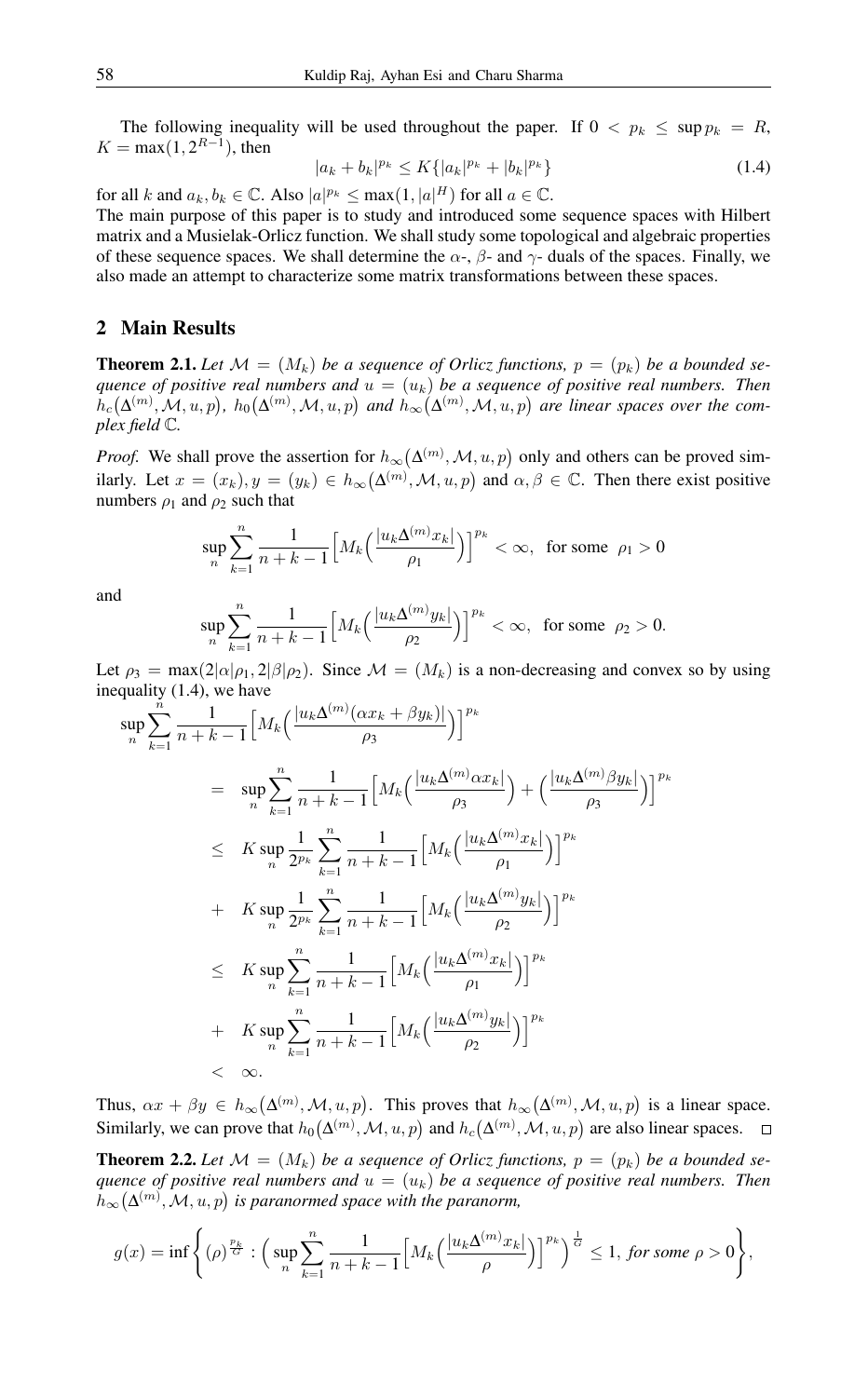*where*  $0 \leq p_k \leq \sup p_k = R$ *, and*  $G = \max(1, R)$ *.* 

*Proof.* (i) Clearly  $g(x) \ge 0$  for  $x = (x_k) \in h_{\infty}(\Delta^{(m)}, \mathcal{M}, u, p)$ . Since  $M_k(0) = 0$ , we get  $g(0) = 0.$ (ii)  $g(-x) = g(x)$ . (iii) Let  $x = (x_k)$  and  $y = (y_k) \in h_\infty(\Delta^{(m)}, \mathcal{M}, u, p)$ , then there exist positive numbers  $\rho_1$  and  $\rho_2$ such that

$$
\sup_{n}\sum_{k=1}^{n}\frac{1}{n+k-1}\Big[M_k\Big(\frac{|u_k\Delta^{(m)}x_k|}{\rho_1}\Big)\Big]^{p_k}\leq 1
$$

and

$$
\sup_{n}\sum_{k=1}^{n}\frac{1}{n+k-1}\Big[M_k\Big(\frac{|u_k\Delta^{(m)}y_k|}{\rho_2}\Big)\Big]^{p_k}\leq 1.
$$

Let 
$$
\rho = \rho_1 + \rho_2
$$
. Then by using Minkowski's inequality, we have  
\n
$$
\sup_n \sum_{k=1}^n \frac{1}{n+k-1} \Big[ M_k \Big( \frac{|u_k \Delta^{(m)}(x_k + y_k)|}{\rho} \Big) \Big]^{p_k}
$$
\n
$$
= \sup_n \sum_{k=1}^n \frac{1}{n+k-1} \Big[ M_k \Big( \frac{|u_k \Delta^{(m)}(x_k + y_k)|}{\rho_1 + \rho_2} \Big) \Big]^{p_k}
$$
\n
$$
\leq \sup_n \sum_{k=1}^n \frac{1}{n+k-1} \Big[ M_k \Big( \frac{|u_k \Delta^{(m)} x_k|}{\rho_1 + \rho_2} \Big) \Big]^{p_k}
$$
\n
$$
+ \sup_n \sum_{k=1}^n \frac{1}{n+k-1} \Big[ M_k \Big( \frac{|u_k \Delta^{(m)} y_k|}{\rho_1 + \rho_2} \Big) \Big]^{p_k}
$$
\n
$$
\leq \Big( \frac{\rho_1}{\rho_1 + \rho_2} \Big) \sup_n \sum_{k=1}^n \frac{1}{n+k-1} \Big[ M_k \Big( \frac{|u_k \Delta^{(m)} x_k|}{\rho_1} \Big) \Big]^{p_k}
$$
\n
$$
+ \Big( \frac{\rho_2}{\rho_1 + \rho_2} \Big) \sup_n \sum_{k=1}^n \frac{1}{n+k-1} \Big[ M_k \Big( \frac{|u_k \Delta^{(m)} y_k|}{\rho_2} \Big) \Big]^{p_k}
$$
\n
$$
\leq 1
$$

and thus,

$$
g(x+y)=\inf\left\{(\rho)^{\frac{p_k}{G}}\colon \Big(\sup_n\sum_{k=1}^n\frac{1}{n+k-1}\Big[M_k\Big(\frac{|u_k\Delta^{(m)}(x_k+y_x)|}{\rho}\Big)\Big]^{p_k}\Big)^{\frac{1}{G}}\leq 1,\text{ for some }\rho>0\right\}
$$
  

$$
\leq \inf\left\{(\rho_1)^{\frac{p_k}{G}}\colon \Big(\sup_n\sum_{k=1}^n\frac{1}{n+k-1}\Big[M_k\Big(\frac{|u_k\Delta^{(m)}x_k|}{\rho_1}\Big)\Big]^{p_k}\Big)^{\frac{1}{G}}\leq 1,\text{ for some }\rho_1>0\right\}
$$
  

$$
+\inf\left\{(\rho_2)^{\frac{p_k}{G}}\colon \Big(\sup_n\sum_{k=1}^n\frac{1}{n+k-1}\Big[M_k\Big(\frac{|u_k\Delta^{(m)}y_x|}{\rho_2}\Big)\Big]^{p_k}\Big)^{\frac{1}{G}}\leq 1,\text{ for some }\rho_2>0\right\}.
$$

Therefore,  $g(x+y) \le g(x) + g(y)$ . Finally, we prove that the scalar multiplication is continuous. Let  $\lambda$  be any complex number. By definition,

$$
g(\lambda x) = \inf \left\{ (\rho)^{\frac{p_k}{G}} : \Big( \sup_n \sum_{k=1}^n \frac{1}{n+k-1} \Big[ M_k \Big( \frac{|u_k \Delta^{(m)}(\lambda x_k)|}{\rho} \Big) \Big]^{p_k} \Big)^{\frac{1}{G}} \le 1 \text{ for some } \rho > 0 \right\}
$$
  
= 
$$
\inf \Big\{ (|\lambda|t)^{\frac{p_k}{G}} : \Big( \sup_n \sum_{k=1}^n \frac{1}{n+k-1} \Big[ M_k \Big( \frac{|u_k \Delta^{(m)} x_k|}{t} \Big) \Big]^{p_k} \Big)^{\frac{1}{G}} \le 1, \text{ for some } t > 0 \Big\},
$$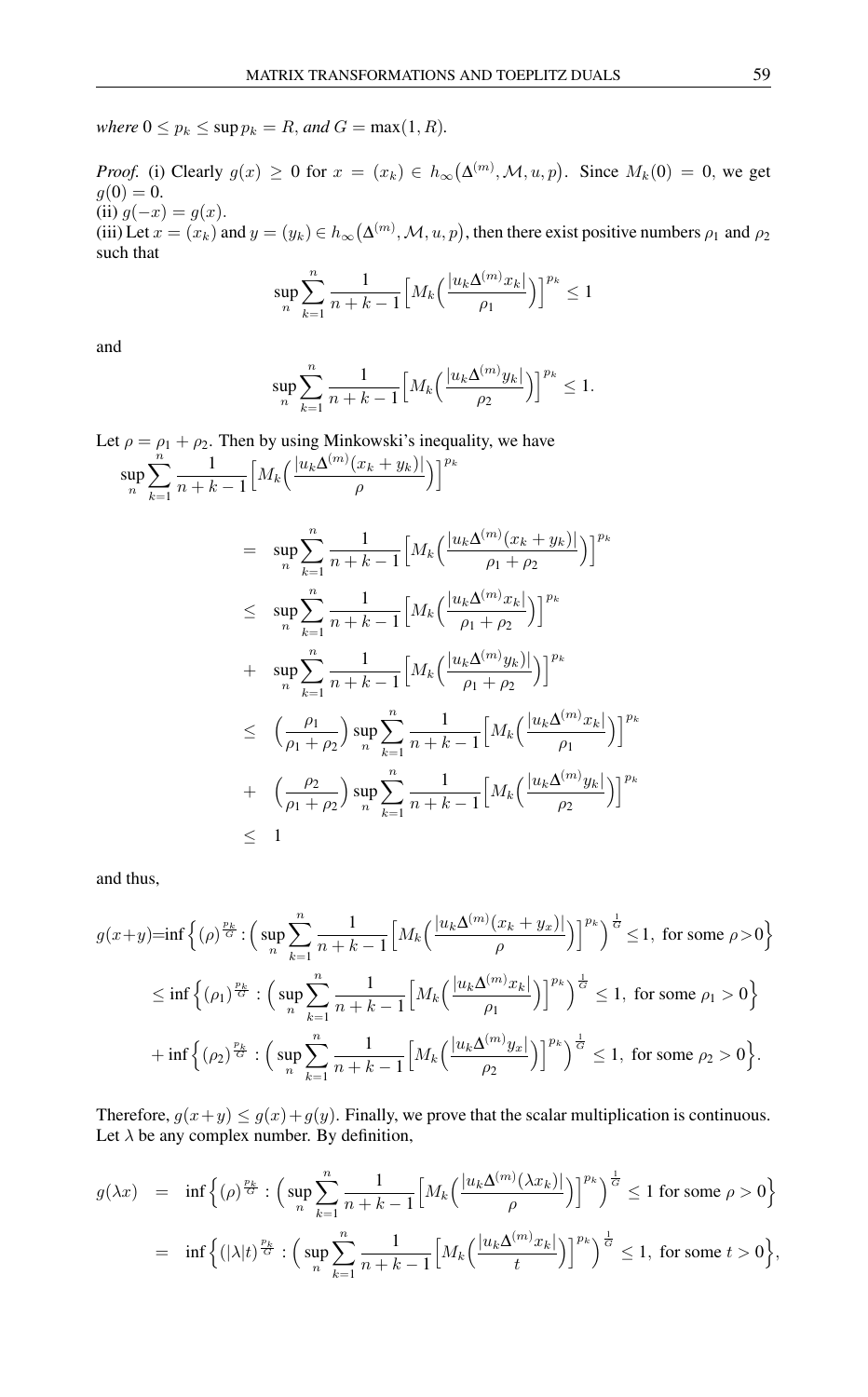where  $t = \frac{\rho}{|\lambda|} > 0$ . Since  $|\lambda|^{p_k} \le \max(1, |\lambda|^{\sup p_k})$ , we have

$$
\begin{aligned} g(\lambda x) &\leq \max(1,|\lambda|^{\sup p_k}).\\ &\inf\left\{(t)^{\frac{p_k}{G}}:\Big(\sup_n\sum_{k=1}^n\frac{1}{n+k-1}\Big[M_k\Big(\frac{|u_k\Delta^{(m)}x_k|}{t}\Big)\Big]^{p_k}\Big)^{\frac{1}{G}}\leq 1,\ \text{for some}\ t>0\right\}.\end{aligned}
$$

So, the fact that the scalar multiplication is continuous follows from the above inequality. This completes the proof of the theorem.  $\Box$ 

**Theorem 2.3.** Let  $\mathcal{M} = (M_k)$  be a sequence of Orlicz functions,  $u = (u_k)$  be a sequence of *positive real numbers. If*  $p = (p_k)$  *and*  $q = (q_k)$  *are bounded sequences of positive real numbers* with  $0\leq p_k\leq q_k<\infty$  for each  $k$ , then  $h_0\big(\Delta^{(m)},\mathcal{M},u,p\big)\subseteq h_0\big(\Delta^{(m)},\mathcal{M},u,q\big).$ 

*Proof.* Let  $x \in h_0(\Delta^{(m)}, M, u, p)$ . Then

$$
\sum_{k=1}^{n} \frac{1}{n+k-1} \Big[ M_k \Big( \frac{|u_k \Delta^{(m)} x_k|}{\rho} \Big) \Big]^{p_k} \longrightarrow 0 \text{ as } n \to \infty.
$$

This implies that

$$
\frac{1}{n+k-1}\Big[M_k\Big(\frac{|u_k\Delta^{(m)}x_k|}{\rho}\Big)\Big]^{p_k} < 1,
$$

for sufficiently large values of k. Since  $M_k$  is increasing and  $p_k \le q_k$ , we have

$$
\sum_{k=1}^{n} \frac{1}{n+k-1} \Big[ M_k \Big( \frac{|u_k \Delta^{(m)} x_k|}{\rho} \Big) \Big]^{q_k} \leq \sum_{k=1}^{n} \frac{1}{n+k-1} \Big[ M_k \Big( \frac{|u_k \Delta^{(m)} x_k|}{\rho} \Big) \Big]^{p_k}
$$
  

$$
\longrightarrow 0 \text{ as } n \to \infty.
$$

Hence,  $x \in h_0(\Delta^{(m)}, \mathcal{M}, u, q)$ . This completes the proof.

**Theorem 2.4.** Let  $\mathcal{M} = (M_k)$  be a sequence of Orlicz functions and  $\varrho = \lim_{t \to \infty} \frac{M_k(t)}{t}$  $\frac{k(v)}{t} > 0$ . *Then*  $h_0\big(\Delta^{(m)},\mathcal{M},u,p\big)\subseteq h_0\big(\Delta^{(m)},u,p\big).$ 

*Proof.* In order to prove that  $h_0(\Delta^{(m)}, \mathcal{M}, u, p) \subseteq h_0(\Delta^{(m)}, u, p)$ . Let  $\varrho > 0$ . By definition of  $\varrho$ , we have  $M_k(t) \ge \varrho(t)$ , for all  $t > 0$ . Since  $\varrho > 0$ , we have  $t \le \frac{1}{\varrho} M_k(t)$  for all  $t > 0$ .

Let  $x = (x_k) \in h_0(\Delta^{(m)}, \mathcal{M}, u, p)$ . Thus, we have

$$
\sum_{k=1}^{n} \frac{1}{n+k-1} \Big[ \frac{|u_k \Delta^{(m)} x_k|}{\rho} \Big]^{p_k} \leq \sum_{k=1}^{n} \frac{1}{n+k-1} \Big[ M_k \Big( \frac{|u_k \Delta^{(m)} x_k|}{\rho} \Big) \Big]^{p_k},
$$

which implies that  $x = (x_k) \in h_0(\Delta^{(m)}, u, p)$ . This completes the proof.

**Theorem 2.5.** Let  $\mathcal{M}' = (M'_k)$  and  $\mathcal{M}'' = (M''_k)$  are sequences of Orlicz functions, then

$$
h_0(\Delta^{(m)}, \mathcal{M}', u, p) \cap h_0(\Delta^{(m)}, \mathcal{M}'', u, p) \subseteq h_0(\Delta^{(m)}, (\mathcal{M}' + \mathcal{M}''), u, p).
$$

*Proof.* Let  $x = (x_k) \in h_0(\Delta^{(m)}, \mathcal{M}', u, p) \cap h_0(\Delta^{(m)}, \mathcal{M}'', u, p)$ . Therefore,

$$
\sum_{k=1}^{n} \frac{1}{n+k-1} \Big[ M'_k \Big( \frac{|u_k \Delta^{(m)} x_k|}{\rho} \Big) \Big]^{p_k} \longrightarrow 0 \text{ as } n \to \infty
$$

and

$$
\sum_{k=1}^n\frac{1}{n+k-1}\Big[M_k''\Big(\frac{|u_k\Delta^{(m)}x_k|}{\rho}\Big)\Big]^{p_k}\longrightarrow 0\text{ as }n\to\infty.
$$

Then, we have

$$
\Box
$$

 $\Box$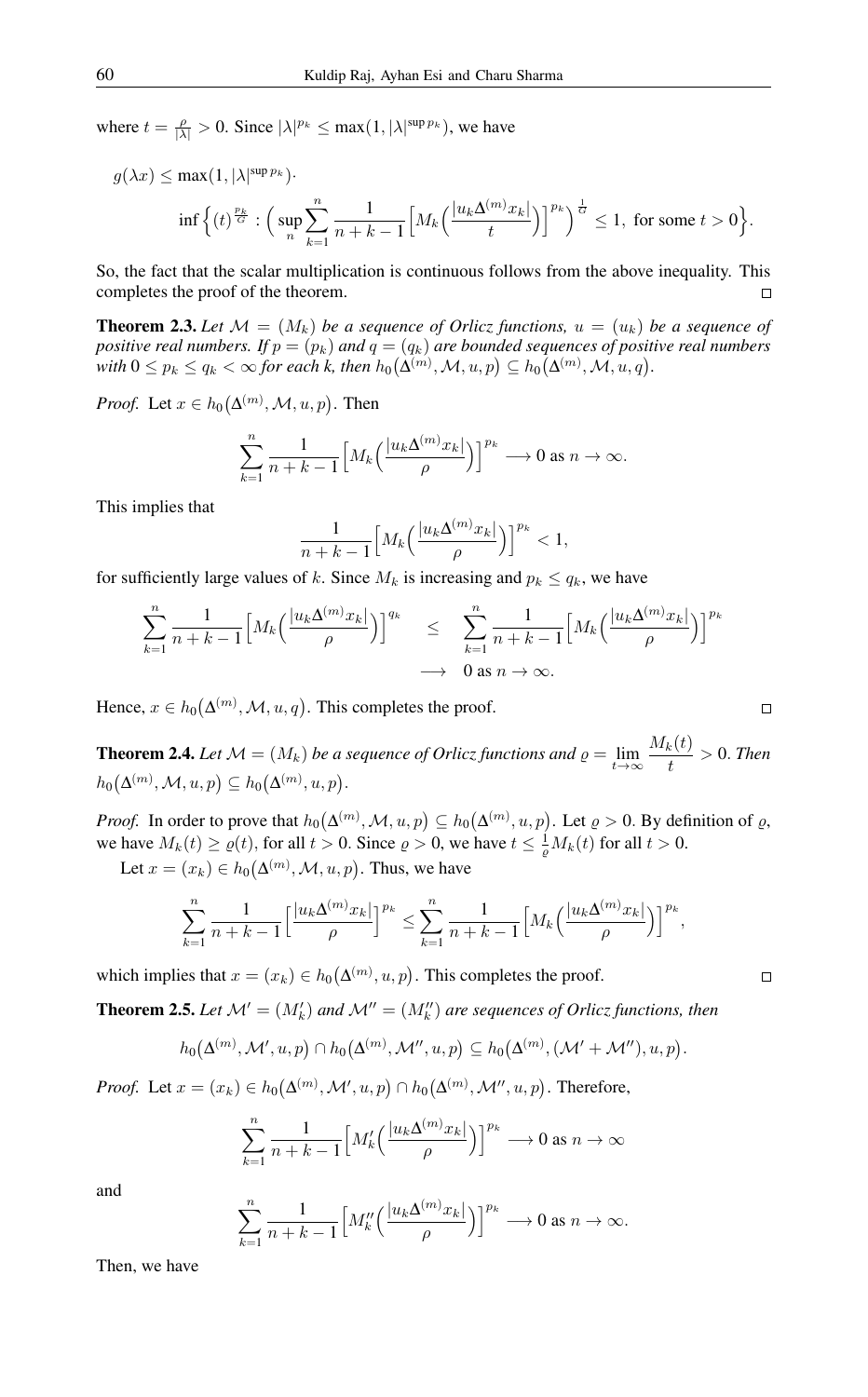$$
\sum_{k=1}^{n} \frac{1}{n+k-1} \Big[ (M'_{k} + M''_{k}) \Big( \frac{|u_{k} \Delta^{(m)} x_{k}|}{\rho} \Big) \Big]^{p_{k}}
$$
  
\n
$$
\leq K \Big\{ \sum_{k=1}^{n} \frac{1}{n+k-1} \Big[ M'_{k} \Big( \frac{|u_{k} \Delta^{(m)} x_{k}|}{\rho} \Big) \Big]^{p_{k}} \Big\}
$$
  
\n
$$
+ K \Big\{ \sum_{k=1}^{n} \frac{1}{n+k-1} \Big[ M''_{k} \Big( \frac{|u_{k} \Delta^{(m)} x_{k}|}{\rho} \Big) \Big]^{p_{k}} \Big\}
$$
  
\n
$$
\longrightarrow 0 \text{ as } n \to \infty.
$$

Thus,

$$
\sum_{k=1}^{n} \frac{1}{n+k-1} \Big[ \big(M'_k + M''_k\big) \Big(\frac{|u_k \Delta^{(m)} x_k|}{\rho}\Big) \Big]^{p_k} \longrightarrow 0 \text{ as } n \to \infty.
$$
  
Therefore,  $x = (x_k) \in h_0(\Delta^{(m)}, (\mathcal{M}' + \mathcal{M}''), u, p)$  and this completes the proof.

**Theorem 2.6.** Let  $\mathcal{M}' = (M'_k)$  and  $\mathcal{M}'' = (M''_k)$  be two sequences of Orlicz functions, then

$$
h_0(\Delta^{(m)}, \mathcal{M}', u, p) \subseteq h_0(\Delta^{(m)}, \mathcal{M}' \circ \mathcal{M}'', u, p).
$$

*Proof.* Let  $x = (x_k) \in h_0(\Delta^{(m)}, \mathcal{M}', u, p)$ . Then we have

$$
\lim_{n \to \infty} \sum_{k=1}^{n} \frac{1}{n+k-1} \Big[ M'_k \Big( \frac{|u_k \Delta^{(m)} x_k|}{\rho} \Big) \Big]^{p_k} = 0.
$$

Let  $\epsilon > 0$  and choose  $\delta > 0$  with  $0 < \delta < 1$  such that  $M_k(t) < \epsilon$ , for  $0 \le t \le \delta$ . Write  $y_k = \frac{1}{n+k-1} \left[ M'_k \left( \frac{|u_k \Delta^{(m)} x_k|}{\rho} \right) \right]$  and consider

$$
\sum_{k=1}^n [M_k(y_k)]^{p_k} = \sum_{1} [M_k(y_k)]^{p_k} + \sum_{2} [M_k(y_k)]^{p_k},
$$

where the first summation is over  $y_k \le \delta$  and second summation is over  $y_k > \delta$ . Since  $M_k$  is continuous, we have

$$
\sum_{1} [M_k(y_k)]^{p_k} < \epsilon^H \tag{2.1}
$$

and for  $y_k > \delta$ , we use the fact that

$$
y_k < \frac{y_k}{\delta} \le 1 + \frac{y_k}{\delta}.
$$

By the definition, we have for  $y_k > \delta$ 

$$
M_k(y_k) < 2M_k(1)\frac{y_k}{\delta}.
$$

Hence,

$$
\sum_{1} [M_k(y_k)]^{p_k} \le \max\left(1, (2M_k(1)\delta^{-1})^H\right) \sum_{1} [y_k]^{p_k}.
$$
 (2.2)

From equation (2.3) and (2.4), we have

$$
h_0(\Delta^{(m)}, \mathcal{M}', u, p) \subseteq h_0(\Delta^{(m)}, \mathcal{M}' \circ \mathcal{M}'', u, p).
$$

This completes the proof.

**Theorem 2.7.** The Hilbert sequence spaces  $h_c(\Delta^{(m)}, M, u, p)$ ,  $h_0(\Delta^{(m)}, M, u, p)$  and  $h_{\infty}(\Delta^{(m)}, M, u, p)$  are isometrically isomorphic to the space c,  $c_0$  and  $l_{\infty}$  respectively, that is,  $h_c(\Delta^{(m)}, \mathcal{M}, u, p) \cong c, h_0(\Delta^{(m)}, \mathcal{M}, u, p) \cong c_0 \text{ and } h_\infty(\Delta^{(m)}, \mathcal{M}, u, p) \cong l_\infty.$ 

 $\Box$ 

 $\Box$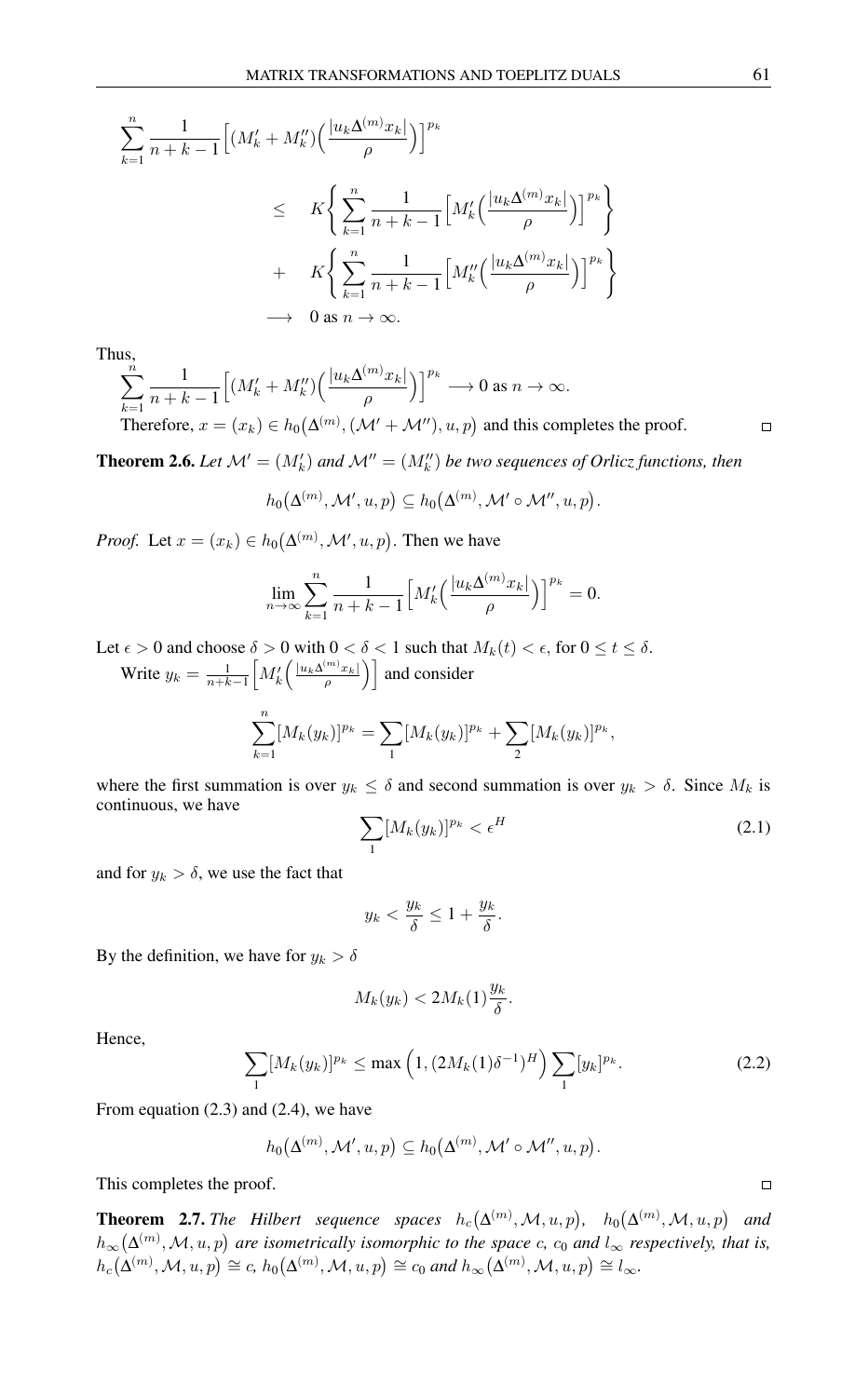*Proof.* We only consider the case  $h_0(\Delta^{(m)}, M, u, p) \cong c_0$  and others will follow similarly. To show the theorem, we must show the existence of linear bijection between the space  $h_0(\Delta^{(m)}, M, u, p)$  and  $c_0$ . For this, we consider the transformation T defined with the notation (1.3), from  $h_0(\Delta^{(m)}, M, u, p)$  to  $c_0$  by  $x \to y = Tx$ . The linearity of T is obvious. Further, it is trivial that  $x = \theta = (0, 0, 0, \dots)$  whenever  $Tx = \theta$  and hence T is injective. Next, let  $y = (y_n) \in c_0$  and defined the sequence  $x = (x_n)$  by

$$
x_n = \sum_{k=1}^n \left[ \sum_{i=k}^n \binom{m+n-i-1}{i-k} h_{ik}^{-1} \right] y_k,
$$

where  $h_{ik}^{-1}$  is defined by (1.3). Then,

$$
\lim_{n \to \infty} (H\Delta^{(m)}x)_n^{\mathcal{M},u,p} = \lim_{n \to \infty} \sum_{k=1}^n \frac{1}{n+k-1} \Big[ M_k \Big( \frac{|u_k \Delta^{(m)} x_k|}{\rho} \Big) \Big]^{p_k}
$$
  

$$
= \sum_{k=1}^n \frac{1}{n+k-1} \Big[ M_k \Big( \frac{|u_k \sum_{i=0}^m (-1)^i \binom{m}{i} x_{k-i}}{\rho} \Big) \Big]^{p_k}
$$
  

$$
= \sum_{k=1}^n \frac{1}{n+k-1} \Big[ M_k \Big( \frac{|u_k \sum_{i=k}^n (-1)^{i-k} \binom{m}{i-k} x_k|}{\rho} \Big) \Big]^{p_k}
$$
  

$$
= \lim_{n \to \infty} y_n = 0.
$$

Thus,  $x \in h_0(\Delta^{(m)}, M, u, p)$ . Consequently, it is clear that T is surjective. Because of the fact that is linear bijection,  $h_0(\Delta^{(m)}, \mathcal{M}, u, p)$  and  $c_0$  are linearly isomorphic. This completes the proof.  $\Box$ 

**Remark 2.8.** It is well known that the spaces c,  $c_0$  and  $l_{\infty}$  are BK-spaces. Let us considering the fact that  $\Delta^{(m)}$  is a triangle, we can say that the Hilbert sequence spaces  $h_c(\Delta^{(m)}, M, u, p)$ ,  $h_0(\Delta^{(m)}, M, u, p)$  and  $h_{\infty}(\Delta^{(m)}, M, u, p)$  are BK-spaces with the norm defined by

$$
||x||_{\Delta}^{\mathcal{M},u,p} = ||H\Delta^{(m)}x||_{\infty}^{\mathcal{M},u,p}
$$
  
= 
$$
\sup_{n} \left| \sum_{k=1}^{n} \frac{1}{n+k-1} \left[ M_{k} \left( \frac{|u_{k} \sum_{i=0}^{m} (-1)^{i} (\frac{m}{i}) x_{k-i} |}{\rho} \right) \right]^{p_{k}} \right|.
$$
 (2.3)

**Corollary 2.9.** *Define the sequence*  $b^{(k)} = (b_n^{(k)}(\Delta^{(m)}, M, u, p))_{n \in \mathbb{N}}$  by

$$
b_n^{(k)}(\Delta^{(m)}, \mathcal{M}, u, p) = \left\{ \begin{array}{l} \displaystyle\sum_{k=1}^n \left[ M_k \Bigg( \frac{\left| u_k \sum_{i=k}^n \binom{m+n-i-1}{n-i} h_{ik}^{-1} \right| }{\rho} \Bigg) \right]^{p_k}, & (n \geq k) \\ 0, & (n < k) \end{array} \right.
$$

*for every fixed*  $k \in \mathbb{N}$ *. the following statements hold:* 

(i) The sequence  $b_n^{(k)}(\Delta^{(m)}, \mathcal{M}, u, p)$  is a basis for the space  $h_0(\Delta^{(m)}, \mathcal{M}, u, p)$  and every  $x \in$  $h_0\big(\Delta^{(m)},\mathcal{M}, u, p\big)$  has a unique representation of the form

$$
x = \sum_{k} \left( H\Delta^{(m)} x \right)_{k}^{\mathcal{M}, u, p} b^{(k)}.
$$

(*ii*) The set  $\{t, b^{(1)}, b^{(2)}, ...\}$  is a basis for the space  $h_c(\Delta^{(m)}, M, u, p)$  and every  $x\in h_c\big(\Delta^{(m)},\mathcal{M},u,p\big)$  has a unique representation of the form

$$
x = st + \sum_{k} \left[ \left( H\Delta^{(m)} x \right)_{k}^{\mathcal{M},u,p} - s \right] b^{(k)},
$$
  
\nwhere  $t = t_n(\Delta^{(m)}, \mathcal{M}, u, p) = \sum_{k=1}^{n} \left[ M_k \left( \frac{|u_k \sum_{i=k}^{n} \binom{m+n-i-1}{n-i} h_{ik}^{-1}|}{\rho} \right) \right]^{p_k}$  for all  $k \in \mathbb{N}$  and  
\n $s = \lim_{k \to \infty} \left( H\Delta^{(m)} x \right)_{k}^{\mathcal{M},u,p}.$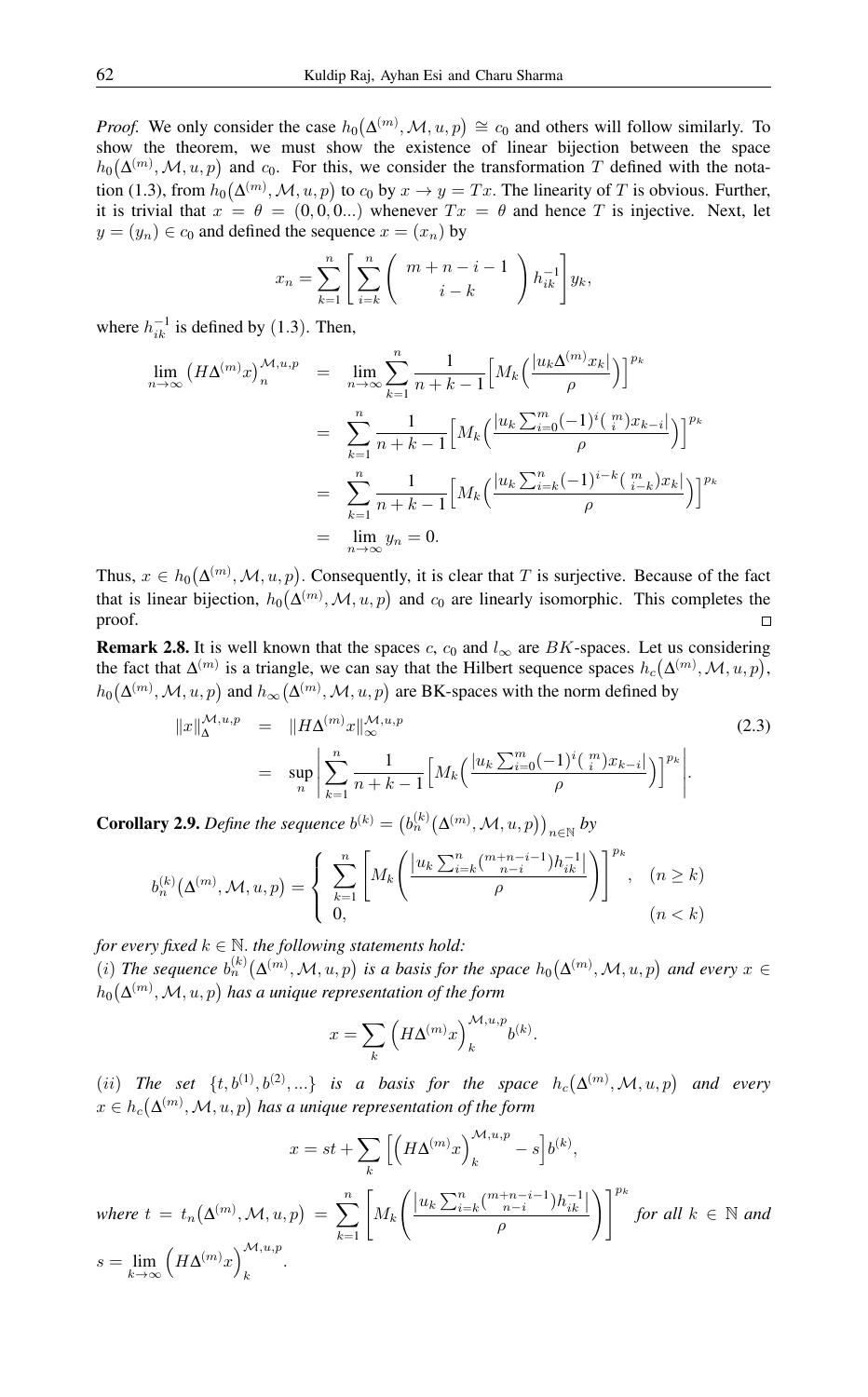**Corollary 2.10.** The Hilbert sequence spaces  $h_0(\Delta^{(m)}\mathcal{M}, u, p)$  and  $h_c(\Delta^{(m)}\mathcal{M}, u, p)$  are sepa*rable.*

## 3 Characterizations of Matrix Transformation and  $\alpha$ -,  $\beta$ - and  $\gamma$ - duals

Let  $A = (a_{nk})$  be an infinite matrix of complex numbers, X and Y be subsets of sequence space w. Let  $x = (x_k)$  and  $y = (y_k)$  be two sequences. Thus, we can write  $xy = (x_ky_k)$ ,  $x^{-1}*Y = \{a \in w : ax \in Y\}$  and  $M(X,Y) = \cap_{x \in X} x^{-1}*Y = \{a \in w : ax \in Y \text{ for all } x \in X\}$ for the multiplier space of X and Y. In the special cases of  $Y = \{l_1, cs, bs\}$ , we write  $x^{\alpha} =$  $x^{-1} * l_1, x^{\beta} = x^{-1} * cs, x^{\gamma} = x^{-1} * bs$  and  $X^{\alpha} = M(X, l_1), X^{\beta} = M(X, cs), X^{\gamma} = M(X, bs)$ for the  $\alpha-$  dual,  $\beta-$  dual,  $\gamma-$  dual of X. By  $A_n = (a_{nk})$  we denote the sequence in the  $n^{th}$ row of A, and we write  $A_n(x) = \sum_{n=0}^{\infty}$  $k=1$  $a_{nk}x_k \forall n \in \mathbb{N}$  and  $A(x) = (A_n(x))$ , provided  $A_n \in x^{\beta}$ 

for all n.

We shall begin with the lemmas due to Stieglitz and Tietz [\[21\]](#page-13-10) which will be used in the computation of the  $\beta$  and  $\gamma$ -duals of the Hilbert sequence spaces.

**Lemma 3.1.** *[\[5\]](#page-12-6)* Let *X*, *Y be any two sequence spaces.*  $A \in (X : Y_T)$  *if and only if*  $TA \in (X : Y_T)$ Y ), *where* A *an infinite matrix and* T *a triangle matrix.*

**Lemma 3.2.** Let  $A = (a_{nk})$  be an infinite matrix. Then  $A \in (c_0 : c)$  if and only if

$$
\sup_{n} \sum_{k} |a_{nk}| \leq \infty \tag{3.1}
$$

 $\lim_{n \to \infty} a_{nk}$  *exists for all k.* (3.2)

**Lemma 3.3.** (i) Let  $A = (a_{nk})$  be an infinite matrix. Then  $A \in (c_0 : l_\infty)$  if and only if (3.1) *holds.*  $(ii)$   $A \in (c_0 : cs)$  *if and only if* 

$$
\sup_m \sum_k \Big| \sum_{n=0}^m \Big| < \infty
$$

$$
\sum_n a_{nk}
$$
 convergent for all  $k$ .

 $(iii)$   $A \in (c_0 : bs)$  *if and only if* (3.3) *holds.* 

**Lemma 3.4.** Let  $A = (a_{nk})$  be an infinite matrix. Then  $A \in (l_{\infty} : c)$  if and only if (3.2) holds *and*

$$
\lim_{n} \sum_{k} |a_{nk}| = \sum_{k} \left| \lim_{n \to \infty} a_{nk} \right|.
$$
 (3.3)

**Lemma 3.5.** [\[2\]](#page-12-7) Let  $U = (u_{nk})$  be an infinite matrix of complex numbers for all  $n, k \in \mathbb{N}$ . *Let*  $B^U = (b_{nk})$  *be defined via a sequence*  $a = (a_k) \in w$  *and inverse of the triangle matrix*  $U = (u_{nk})$  by

$$
b_{nk} = \sum_{j=k}^{n} a_j v_{jk}
$$

*for all*  $k, n \in \mathbb{N}$ *. Then,* 

$$
X_U^{\beta} = \{ a = (a_k) \in w : B^U \in (X : c) \}
$$

*and*

$$
X_U^{\gamma} = \{ a = (a_k) \in w : B^U \in (X : l_{\infty}) \}.
$$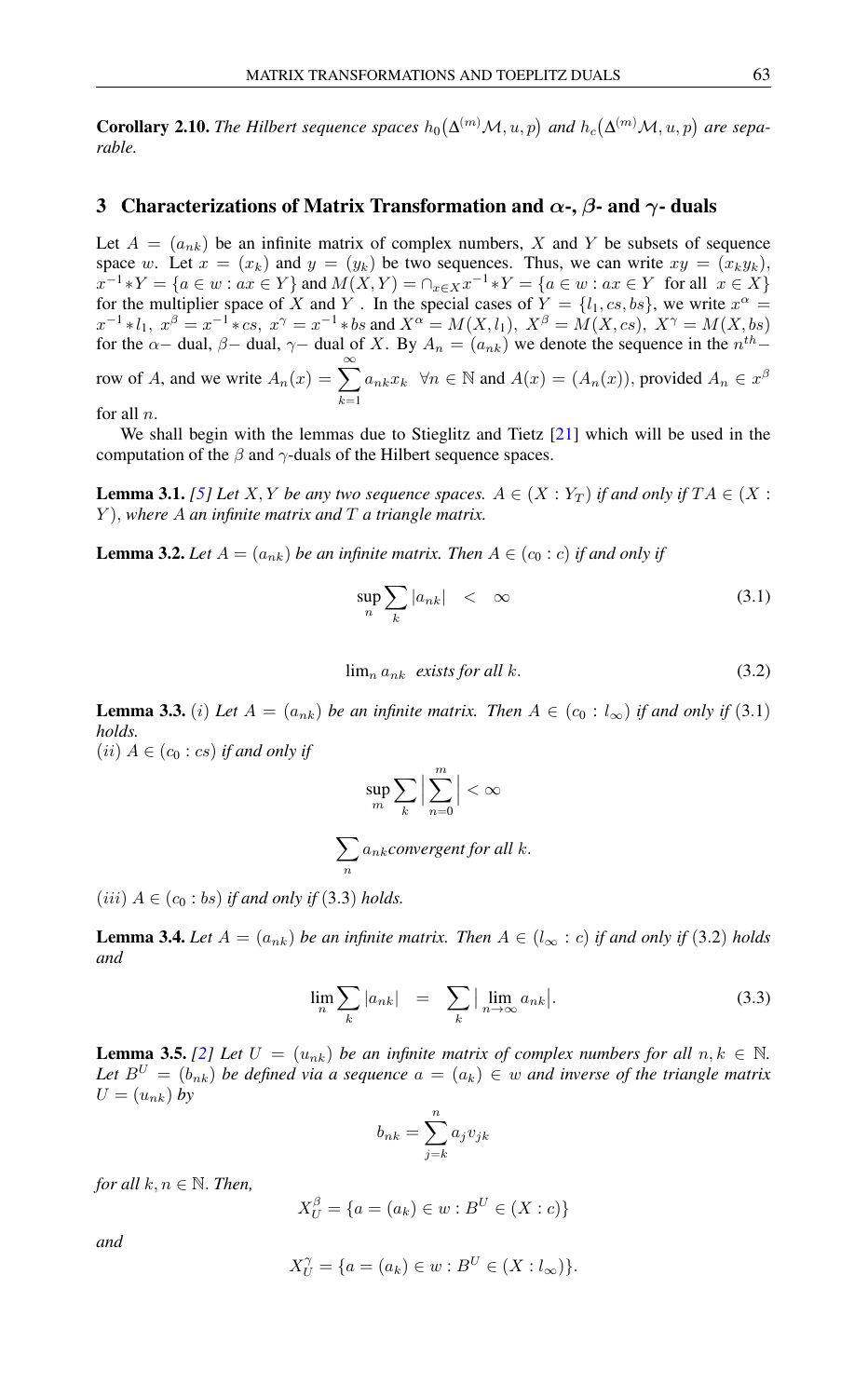Theorem 3.6. *The* β*- and* γ *duals of the Hilbert sequence spaces defined as*

$$
\begin{aligned}\n\left[h_0(\Delta^{(m)}\mathcal{M}, u, p)\right]^\beta &= \{a = (a_k) \in w : V \in (c_0 : c)\}, \\
\left[h_c(\Delta^{(m)}\mathcal{M}, u, p)\right]^\beta &= \{a = (a_k) \in w : V \in (c : c)\}, \\
\left[h_\infty(\Delta^{(m)}\mathcal{M}, u, p)\right]^\beta &= \{a = (a_k) \in w : V \in (l_\infty : c)\}, \\
\left[h_0(\Delta^{(m)}\mathcal{M}, u, p)\right]^\gamma &= \{a = (a_k) \in w : V \in (c_0 : l_\infty)\}, \\
\left[h_c(\Delta^{(m)}\mathcal{M}, u, p)\right]^\gamma &= \{a = (a_k) \in w : V \in (c : l_\infty)\}, \\
\left[h_\infty(\Delta^{(m)}\mathcal{M}, u, p)\right]^\gamma &= \{a = (a_k) \in w : V \in (l_\infty : l_\infty)\}.\n\end{aligned}
$$

*Proof.* We shall only compute the  $\beta$ - and  $\gamma$ - duals of  $h_0(\Delta^{(m)}\mathcal{M}, u, p)$  sequence space. Let  $h_{nk}^{-1}$ is defined by (1.3). Let us take any  $a = (a_k) \in w$ . We define the matrix  $V = (v_{nk})$  by

$$
v_{nk} = \sum_{k=1}^{n} \left[ M_k \left( \frac{u_k \left| \sum_{i=k}^{n} \binom{m+n-i-1}{n-i} h_{ik}^{-1} a_n \right|}{\rho} \right) \right]^{p_k} . \tag{3.4}
$$

Consider the equation

$$
\sum_{k=1}^{n} a_k x_k = \sum_{k=1}^{n} \left[ M_k \left( \frac{u_k \left| \sum_{i=1}^k \{ \sum_{j=i}^k {m+k-j-1 \choose k-j} h_{ij}^{-1} \} a_k y_i \right|}{\rho} \right) \right]^{p_k}
$$
\n
$$
= \sum_{k=1}^{n} \left[ M_k \left( \frac{u_k \left| \sum_{i=1}^k \{ \sum_{j=i}^k {m+k-j-1 \choose k-j} h_{ij}^{-1} a_i \} y_k \right|}{\rho} \right) \right]^{p_k}
$$
\n
$$
= (Vy)_n.
$$
\n(3.5)

Using (3.7), we have  $ax = (a_k x_k) \in cs$  or bs whenever  $x = (x_k) \in h_0(\Delta^{(m)}\mathcal{M}, u, p)$  if and only if  $Vy \in c$  or  $l_{\infty}$  whenever  $y = (y_k) \in c_0$ . Then, from Lemma 3.1 and Lemma 3.5, we obtain that  $a=(a_k)\in \Big[ h_0\big(\Delta^{(m)}{\cal M},u,p\big)\Big]^{\beta} \text{ or } a=(a_k)\in \Big[ h_0\big(\Delta^{(m)}{\cal M},u,p\big)\Big]^{\gamma} \text{ if and only if } V\in (c_0:c)$ or  $V \in (c_0 : \tilde{l}_{\infty})$ , which is required result.

Therefore, the  $\beta$ - and  $\gamma$ -duals of Hilbert sequence spaces will help in the characterization of matrix transformations. Let X and Y be arbitrary subsets of  $w$ . We shall show that the characterization of the classes  $(X : Y_T)$  and  $(X_T : Y)$  can be reduced to  $(X, Y)$ , where T is a triangle. Since if the sequence spaces  $h_0(\Delta^{(m)}\mathcal{M}, u, p)$  and  $c_0$  are linearly isomorphic, then the equivalence class  $x \in h_0(\Delta^{(m)}\mathcal{M}, u, p) \Leftrightarrow y \in c_0$  holds. Then, by using the Lemmas 3.1 and 3.5, we have

**Theorem 3.7.** Let us consider the infinite matrices  $A = (a_{nk})$  and  $D = (d_{nk})$ . These matrices *get associated with each other by the relations:*

$$
d_{nk} = \sum_{k=1}^{n} \left[ M_k \left( \frac{u_k \left| \sum_{j=k}^{\infty} {m+n-j-1 \choose n-j} h_{jk}^{-1} a_{nj} \right|}{\rho} \right) \right]^{p_k}
$$

*for all*  $k, m, n \in \mathbb{N}$ . *Then the following statements are true:*  $\mathcal{L}(i)$   $A \in (h_0(\Delta^{(m)}\mathcal{M}, u, p) : Y)$  if and only if  $\{a_{nk}\}_{k \in \mathbb{N}} \in (\overline{h_0(\Delta^{(m)}\mathcal{M}, u, p)})^{\beta}$  for all  $n \in \mathbb{N}$  and  $D \in (c_0 : Y)$ , where *Y* be any sequence space;  $(iii)$   $A \in (h_c(\Delta^{(m)}\mathcal{M}, u, p) : Y)$  if and only if  $\{a_{nk}\}_{k \in \mathbb{N}} \in (h_c(\Delta^{(m)}\mathcal{M}, u, p))^{\beta}$  for all  $n \in \mathbb{N}$ *and*  $D \in (c : Y)$ *, where Y be any sequence space;*  $(iii)$   $A \in (h_{\infty}(\Delta^{(m)}\mathcal{M}, u, p) : Y)$  if and only if  $\{a_{nk}\}_{k \in \mathbb{N}} \in (\overline{h_{\infty}}(\Delta^{(m)}\mathcal{M}, u, p)) \Big|$ <sup> $\beta$ </sup> for all  $n \in \mathbb{N}$ *and*  $D \in (l_{\infty} : Y)$ , *where Y be any sequence space.*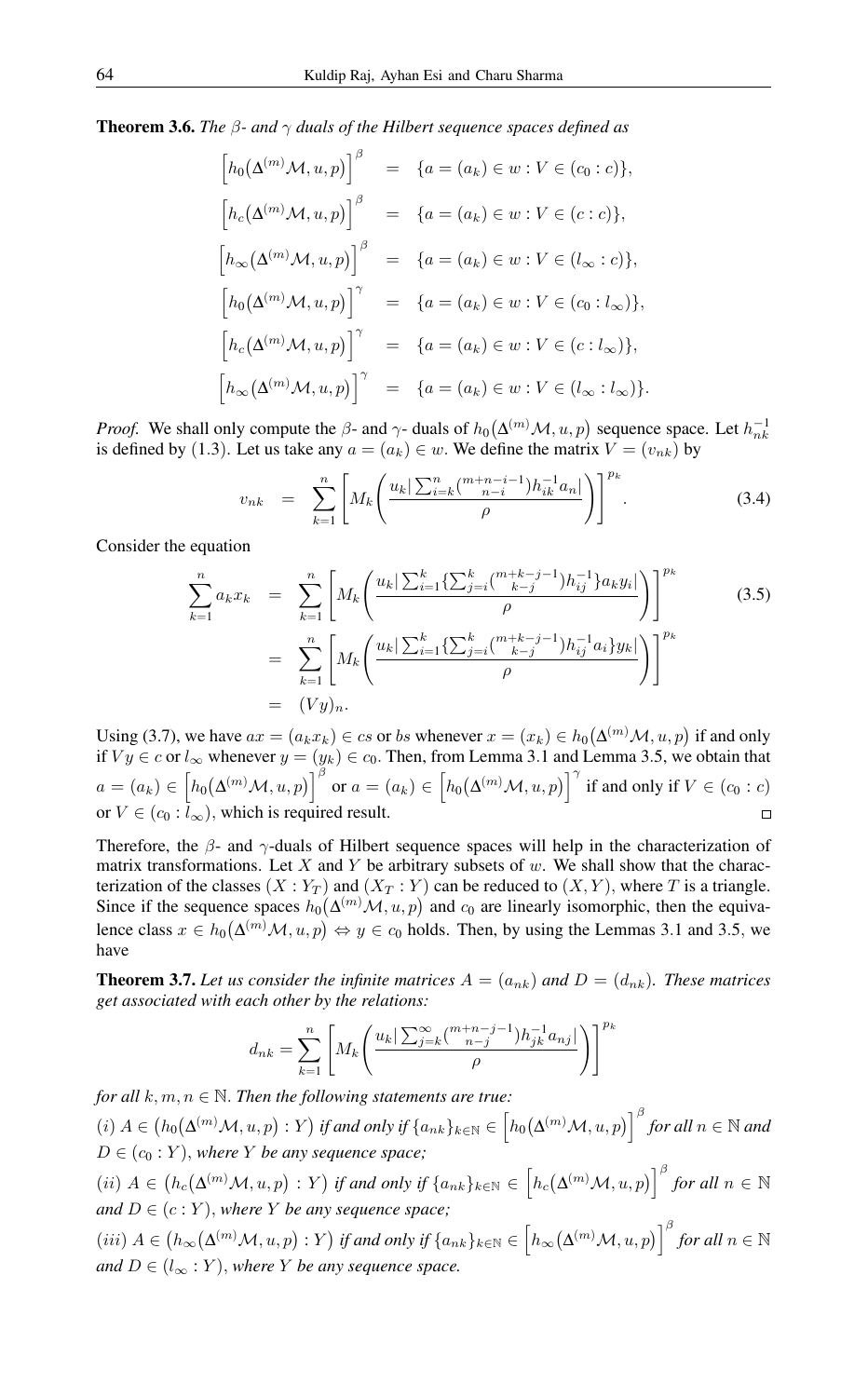*Proof.* We suppose that the relation (3.8) holds between  $A = (a_{nk})$  and  $D = (d_{nk})$ . Since the spaces  $h_0(\Delta^{(m)}\mathcal{M}, u, p)$  and  $c_0$  are linearly isomorphic. Let  $A \in (h_0(\Delta^{(m)}\mathcal{M}, u, p) : Y)$  and  $y = (y_k) \in c_0$ . Then  $DH\Delta^{(m)}$  exists and  $(a_{nk}) \in \left[ h_0(\Delta^{(m)}\mathcal{M}, u, p) \right]^{\beta}$  for all  $k \in \mathbb{N}$ , it means that  $(d_{nk}) \in c_0$  for all  $k, n \in \mathbb{N}$ . Hence, Dy exists for each  $y \in c_0$ . thus, if we take  $m \to \infty$  in the equality

$$
\sum_{k=1}^{m} a_{nk} x_k = \sum_{k=1}^{m} \left[ M_k \left( \frac{|u_k[\sum_{i=1}^k \sum_{j=i}^k \binom{m+k-j-1}{k-j} h_{ij}^{-1}] a_{nk}|}{\rho} \right) \right]^{p_k} = \sum_k d_{nk} y_k
$$

for all  $m, n \in \mathbb{N}$  which conclude that  $D \in (c_0 : Y)$ . On the contrary, let  $(a_{nk})_{k \in \mathbb{N}} \in$  $\left[h_0(\Delta^{(m)}\mathcal{M}, u, p)\right]^{\beta}$  for each  $n \in \mathbb{N}$  and  $D \in (c_0 : Y)$  and  $x = (x_k) \in h_0(\Delta^{(m)}\mathcal{M}, u, p)$ . Then it is clear that Ax exists. Thus, we attain from the following equality for all  $n \in \mathbb{N}$ 

$$
\sum_{k} d_{nk} y_k = \sum_{k} a_{nk} x_k,
$$

as  $m\to\infty$  that  $Ax=Dy$  and it is easy to show that  $A\in \big(h_0\big(\Delta^{(m)}\mathcal{M},u,p\big):Y\big).$  This completes the proof.

**Theorem 3.8.** Let us assume that the components of the infinite matrices  $A = (a_{nk})$  and  $E =$ (enk) *are connected with the following relation*

$$
(e_{nk}) = \sum_{k=1}^{n} \sum_{j=k}^{n} \frac{1}{n+j-1} \left[ M_k \left( \frac{|u_k \sum_{j=k}^{n} (-1)^{j-k} \binom{m}{j-k} a_{jk}|}{\rho} \right) \right]^{p_k},
$$

*for all*  $m, n \in \mathbb{N}$  *and X be any given sequence space. Then, the following statements are true:*  $(i)$   $A = (a_{nk}) \in (X : h_0(\Delta^{(m)}\mathcal{M}, u, p))$  *if and only if*  $E \in (X : c_0)$ *;*  $(ii)$   $A = (a_{nk}) \in (X : h_c(\Delta^{(m)}\mathcal{M}, u, p))$  *if and only if*  $E \in (X : c)$ *;*  $(iii)$   $A = (a_{nk}) \in (X : h_{\infty}(\Delta^{(m)}\mathcal{M}, u, p))$  if and only if  $E \in (X : l_{\infty})$ .

*Proof.* Let us suppose that  $z = (z_k) \in X$ . Using the relation (3.9), we have

$$
\sum_{k=1}^{m} (e_{nk}) = \sum_{k=1}^{m} \left[ \sum_{k=1}^{n} \sum_{j=k}^{n} \frac{1}{n+j-1} \left[ M_k \left( \frac{|u_k| \sum_{j=k}^{n} (-1)^{j-k} \binom{m}{j-k} a_{jk} |z_k|}{\rho} \right) \right]^{p_k} \right], \quad (3.6)
$$

for all  $m, n \in \mathbb{N}$ . Then, for  $m \to \infty$  equation (3.10) gives us that  $(Ez)_n = {H\Delta^{(m)}(Az)}_n$ . Thus, we can obtain that  $Az \in h_0(\Delta^{(m)}\mathcal{M}, u, p)$  if and only if  $Ez \in c_0$ . This completes the proof.  $\Box$ 

Now, we give some conditions:

$$
\lim_{k} a_{nk} = 0 \text{ for all } n,
$$
\n(3.7)

$$
\lim_{n \to \infty} \sum_{k} a_{nk} = 0, \tag{3.8}
$$

$$
\lim_{n \to \infty} \sum_{k} |a_{nk}| = 0,
$$
\n(3.9)

$$
\lim_{n \to \infty} \sum_{k} |a_{nk} - a_{n,k+1}| = 0,
$$
\n(3.10)

$$
\sup_{n} \sum_{k} |a_{nk} - a_{n,k+1}| \quad < \quad 0,\tag{3.11}
$$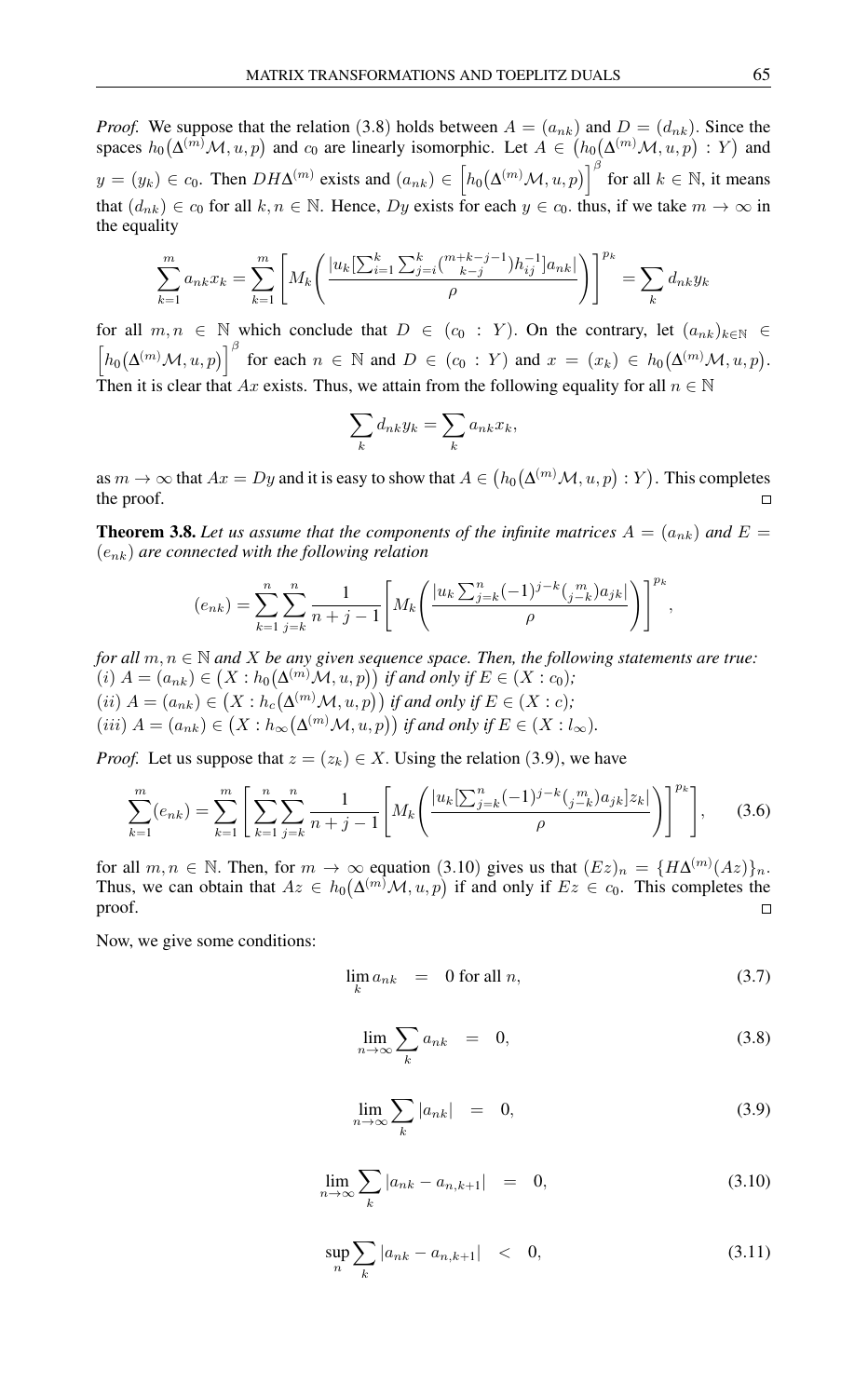$$
\lim_{k}(a_{nk} - a_{n,k+1}) \text{ exists for all } k,
$$
\n(3.12)

$$
\lim_{n \to \infty} \sum_{k} |a_{nk} - a_{n,k+1}| = \sum_{k} \left| \lim_{n \to \infty} (a_{nk} - a_{n,k+1}) \right|, \tag{3.13}
$$

$$
\sup_{n} |\lim_{k} a_{nk}| < \infty,\tag{3.14}
$$

$$
\sum_{n} \sum_{k} a_{nk} \qquad \text{convergent}, \tag{3.15}
$$

$$
\lim_{m} \sum_{k} \left| \sum_{n=m}^{\infty} a_{nk} \right| = 0. \tag{3.16}
$$

**Corollary 3.9.** Let  $A = (a_{nk})$  be an infinite matrix. Then, the following statements hold:  $p(A)$   $A = (a_{nk}) \in (h_0(\Delta^{(m)}\mathcal{M}, u, p), l_\infty)$  if and only if  $(3.1)$  holds with  $d_{nk}$  instead of  $a_{nk}$ ; (b)  $A = (a_{nk}) \in (h_0(\Delta^{(m)}\mathcal{M}, u, p), bs)$  if and only if (3.3) holds with  $d_{nk}$  instead of  $a_{nk}$ ;  $\Delta(t)$  A =  $(a_{nk})$  ∈  $(h_c(\Delta^{(m)}\mathcal{M}, u, p), cs)$  *if and only if* (3.3), (3.4) *and* (3.19) *hold with*  $d_{nk}$ *instead of*  $a_{nk}$ ;  $(d)$   $A = (a_{nk}) \in (h_{\infty}(\Delta^{(m)}\mathcal{M}, u, p), c)$  if and only if (3.2) and (3.5) hold with  $d_{nk}$  instead of  $a_{nk}$ ;  $\mathcal{L}(e)$   $A = (a_{nk}) \in \big( h_\infty\big(\Delta^{(m)}\mathcal{M}, u, p\big), cs \big)$  if and only if  $(3.20)$  holds with  $d_{nk}$  instead of  $a_{nk}$ .

**Corollary 3.10.** *Let*  $A = (a_{nk})$  *be an infinite matrix. Then, the following statements hold:*  $p(A)$   $A = (a_{nk}) \in (l_{\infty}, h_0(\Delta^{(m)}\mathcal{M}, u, p))$  if and only if  $(3.13)$  holds with  $e_{nk}$  instead of  $a_{nk}$ ;  $b)$   $A = (a_{nk}) \in (bs, h_0(\Delta^{(m)}\mathcal{M}, u, p))$  if and only if  $(3.11)$  and  $(3.14)$  hold with  $e_{nk}$  instead of  $a_{nk}$ ;  $(a) A = (a_{nk}) ∈ (bs, h_c(Δ^{(m)}M, u, p))$  *if and only if* (3.11), (3.16) *and* (3.17) *hold with e*<sub>nk</sub> *instead of*  $a_{nk}$ ; (d)  $A = (a_{nk}) \in (cs, h_c(\Delta^{(m)}\mathcal{M}, u, p))$  if and only if (3.15) and (3.2) hold with  $e_{nk}$  instead of  $a_{nk}$ ;  $\phi(e)$   $A = (a_{nk}) \in (bs, h_{\infty}(\Delta^{(m)}\mathcal{M}, u, p))$  if and only if (3.11) and (3.15) hold with  $e_{nk}$  instead  $of a_{nk}$ ; (f)  $A=(a_{nk})\in \bigl( cs,h_\infty\bigl(\Delta^{(m)}\mathcal{M},u,p\bigr)\bigr)$  if and only if  $(3.15)$  and  $(3.18)$  hold with  $\alpha_k=0$  for all  $k \in \mathbb{N}$ , (3.12) and (3.13) also hold with  $\alpha = 0$  with  $a(n, k)$  instead of  $a_{nk}$ .

### 4 Examples

If we take any sequence spaces  $X$  and  $Y$  in Theorem 3.7 and 3.8, then we have several consequences. For example, if we choose  $l_{\infty}$  and the spaces which are isomorphic to  $l_{\infty}$  instead of Y in Theorem 3.7, we obtain the following examples:

**Example 4.1.** The Taylor sequence space  $t_{\infty}^r$  is defined by  $t_{\infty}^r = \left\{ x \in w : \sup_{n \in \mathbb{N}} \right\}$  $\big| \sum_{k=n}^{\infty}$  $\left( k \right)$ n  $\setminus$  $(1 (r)^{n+1}r^{k-n}x_k$   $|<\infty$  [\[10\]](#page-12-8). Let us consider the infinite matrix  $A=(a_{nk})$  and define the matrix  $P=(p_{nk})$  as

$$
p_{nk} = \sum_{k=1}^{n} \left[ M_k \left( \frac{|u_k \sum_{k=n}^{\infty} {k \choose n} (1-r)^{n+1} r^{k-n} a_{jk}|}{\rho} \right) \right]^{p_k} \quad (k, n \in \mathbb{N}).
$$

If we replace the entries of the matrix  $A$  by those of the matrix  $C$  in Theorem 3.7. Then we get the necessary and sufficient conditions for the class  $(h_0(\Delta^{(m)}\mathcal{M}, u, p): t_{\infty}^r)$ .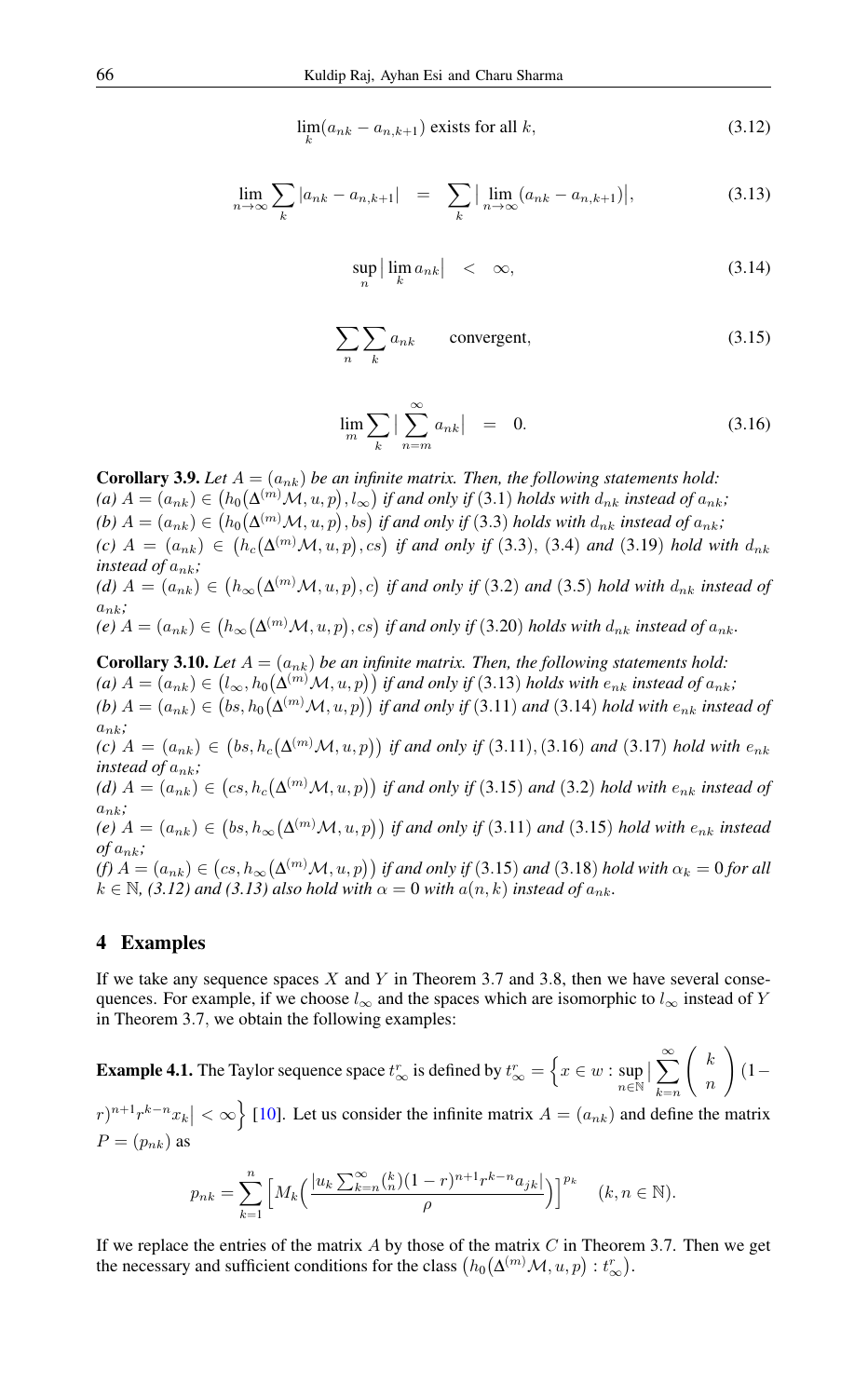**Example 4.2.** The Euler sequence space  $e_{\infty}^r$  is defined by  $e_{\infty}^r = \left\{ x \in w : \sup_{n \in \mathbb{N}} \right\}$  $\big|\sum_{k=0}^n$  $\left( n \right)$ k  $\setminus$  $(1 -$ 

 $(n)^{n-k}r^kx_k$   $|<\infty$   $\Big\}$  ([\[3\]](#page-12-9) and [\[1\]](#page-12-10)). We consider the infinite matrix  $A = (a_{nk})$  and define the matrix  $C = (c_{nk})$  by

$$
c_{nk} = \sum_{k=1}^n \left[ M_k \left( \frac{|u_k \sum_{j=1}^n \binom{n}{j} (1-r)^{n-j} r^j a_{jk}|}{\rho} \right) \right]^{p_k} \quad (k, n \in \mathbb{N}).
$$

If we want to get necessary and sufficient conditions for the class  $(h_0(\Delta^{(m)}\mathcal{M}, u, p) : e_{\infty}^r)$  in Theorem 3.7, then we replace the entries of the matrix A by those of the matrix C.

**Example 4.3.** Let  $T_n = \sum_{n=1}^{n}$  $k=0$  $t_k$  and  $A = (a_{nk})$  be an infinite matrix. We define the matrix  $G = (g_{nk})$  by is defined by

$$
g_{nk} = \frac{1}{T_n} \sum_{k=1}^n \left[ M_k \left( \frac{|u_k \sum_{j=1}^n t_j a_{jk}|}{\rho} \right) \right]^{p_k} \quad (k, n \in \mathbb{N}).
$$

Then the necessary and sufficient conditions in order for  $A \in (h_0(\Delta^{(m)}\mathcal{M}, u, p) : r^t_{\infty})$  are obtained by replacing the entries of the matrix  $A$  by those of the matrix  $G$  in Theorem 3.7, where  $r^t_{\infty}$  is the space of all sequences whose  $R^t$ -transforms is in the space  $\mathfrak{t}_{\infty}$  [\[15\]](#page-13-4).

**Example 4.4.** If we take  $t = e$  in the space  $r^t_{\infty}$ , then this space become to the Cesaro sequence space of non-absolute type  $X_{\infty}$  [\[17\]](#page-13-11). As a special case, Example 4.3 includes the characterization of the class  $(h_0(\Delta^{(m)}\mathcal{M}, u, p) : r^t_\infty).$ 

#### 5 Conclusion

Hilbert matrix introduced in 1894 by Hilbert. Hilbert matrices whose entries are specified as machine-precision numbers are difficult to invert using numerical techniques. The applications of Hilbert matrix can be found in image processing and cryptography. In the present paper, we have studied sequence spaces with the Hilbert matrix, Orlicz function and difference operator of order m. We have calculated dual spaces and characterize matrix transformation between new formed sequence spaces. In our further study, we shall plotted the images of these spaces by using Mathematica. One can investigate different applications of the cryptography also.

#### <span id="page-12-0"></span>References

- <span id="page-12-10"></span>[1] B. Altay and F. Ba¸sar, *On some Euler sequence spaces of non-absolute type*, Ukrainian Math. J. 57, 1–17 (2005).
- <span id="page-12-7"></span>[2] B. Altay and F. Ba¸sar, *Certain topological properties and duals of the domain of a triangle matrix in a sequence spaces*, J. Math. Anal. Appl. 336, 632–645 (2007).
- <span id="page-12-9"></span>[3] B. Altay, F. Başar and M. Mursaleen, *On the Euler sequence spaces which include the spaces*  $l_p$  *and*  $l_\infty$ , Inform. Sci. 176, 1450–1462 (2006).
- <span id="page-12-1"></span>[4] J. Barrıa and P. R. Halmos, *Asymptotic Toeplitz operators*, Trans. Amer. Math. Soc. 273, 621–630 (1982).
- <span id="page-12-6"></span>[5] F. Başar and B. Altay, *On the space of sequences of p-bounded variation and related matrix mappings*, Ukranian Math. J. 55, 136–147 (2003).
- <span id="page-12-4"></span>[6] Ç. A. Bekta¸s, M. Et and R. Çolak, *Generalized difference sequence spaces and their dual spaces*, J. Math. Anal. Appl. 292, 423–432 (2004).
- <span id="page-12-5"></span>[7] M. Et and A. Esi, *On Köthe - Toeplitz duals of generalized difference sequence spaces*, Bull. Malays. Math. Sci. Soc. 23, 25–32 (2000).
- <span id="page-12-3"></span>[8] M. Et and R. Çolak, *On generalized difference sequence spaces*, Soochow. J. Math. 21, 377–386 (1995).
- <span id="page-12-2"></span>[9] G. H. Hardy, J. E. Littlewood and G. Polya, *Inequalities*, Cambridge Univ. Press, U. K. (1934).
- <span id="page-12-8"></span>[10] M. Kirişci, *On the Taylor sequence spaces of non-absolute type which include the spaces*  $c_0$  *and*  $c$ , J. Math. Anal. 6, 22–35 (2015).